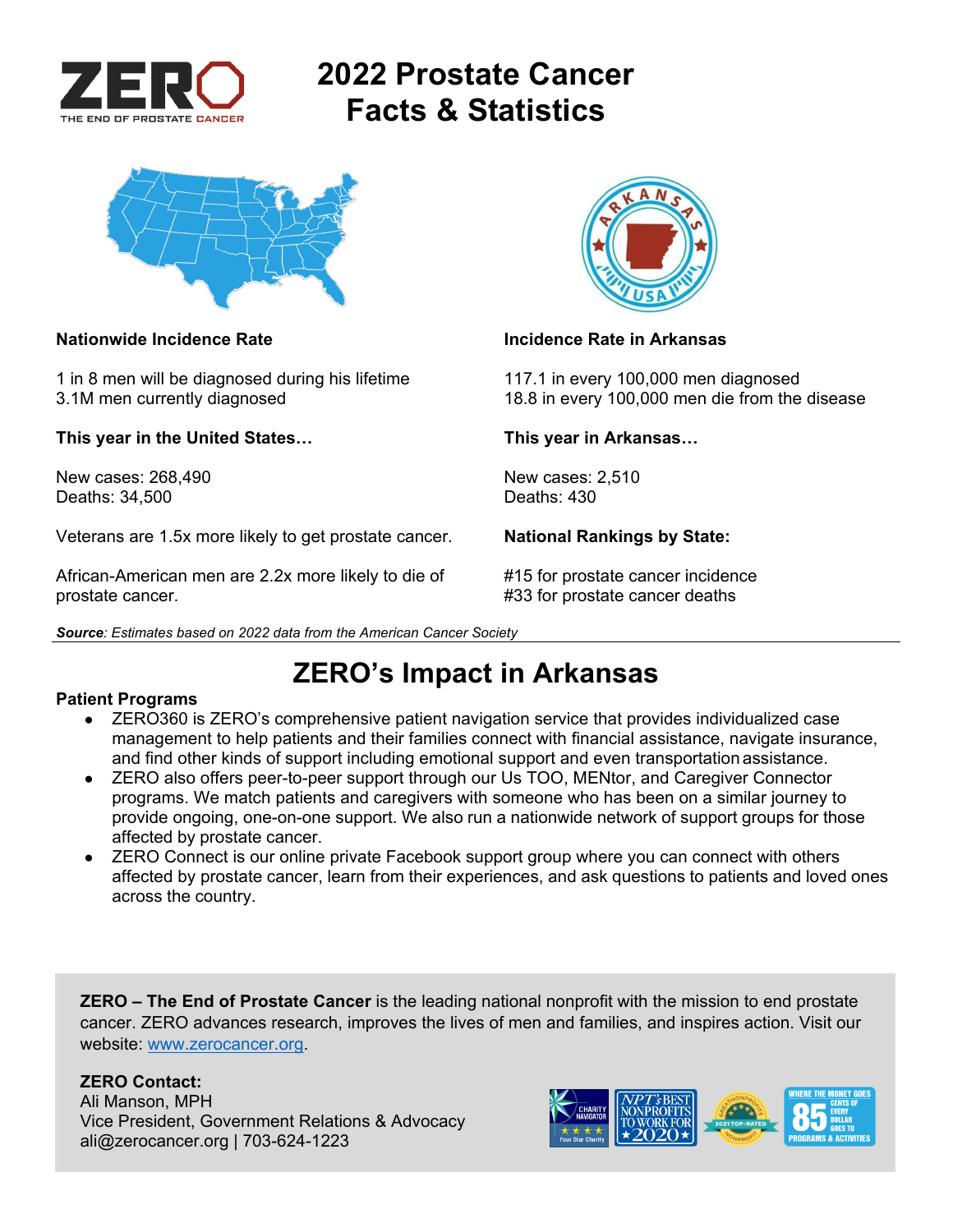

# **2022 Prostate Cancer Facts & Statistics**

## **CDMRP Grants in Arkansas**

Year Introduced: 2008 Total Grants to Date: 3 Total Grand Awards Through FY 2020\*: \$1.1M

*\*PCRP data for FY 2021 has not yet been posted* 

| <b>Grant Recipient</b>                      | Year | ∣ Amount     |
|---------------------------------------------|------|--------------|
| University of Arkansas for Medical Sciences | 2020 | \$893,824.00 |
| University of Arkansas for Medical Sciences | 2010 | \$108,750.00 |
| University of Arkansas for Medical Sciences | 2008 | \$97,999.00  |

## **CDC's National Comprehensive Cancer Control Program (NCCCP) Funding in Arkansas:**

- **Goal**: Educate men and their families about prostate cancer and issues related to screening and treatment.
- **Objective**: Increase public education about prostate cancer.
- **Strategy**: Develop an education campaign to raise awareness of prostate cancer.
- **Action**: Support the Arkansas Prostate Cancer Foundation as it convenes key stakeholders, advocacy groups, healthcare organizations, and other partners to develop a campaign.
- **Action**: Provide information on 1) who is at risk, 2) the role of early detection, 3) guidelines for early detection, and 4) how to talk to a healthcare provider about the benefits and limitations of early detection and treatment of prostate cancer.
- **Action**: Enlist statewide media support with identified community groups to provide consumer-centered awareness messages.
- **Action**: Accelerate awareness and education during September, National Prostate Cancer Awareness Month, with media releases, interviews, materials, etc.
- **Action**: Educate Black men and men with a family history of prostate cancer in a first-degree relative about prostate cancer prevention and early detection.
- **Objective**: Monitor the science regarding the effectiveness of primary and secondary prevention interventions in reducing prostate cancer mortality.
- **Strategy**: Gather and review studies on the efficacy of prostate cancer screening.
- **Strategy**: Present annual updates on information gathered to the Early Detection Interest Group.
- **Objective**: Promote informed decision making about screening.
- **Strategy:** Convey the benefits and risks of screening to healthcare professionals, community leaders, the general public, and men to be screened.

**ZERO – The End of Prostate Cancer** is the leading national nonprofit with the mission to end prostate cancer. ZERO advances research, improves the lives of men and families, and inspires action. Visit our website: www.zerocancer.org.

### **ZERO Contact:**

Ali Manson, MPH Vice President, Government Relations & Advocacy ali@zerocancer.org | 703-624-1223